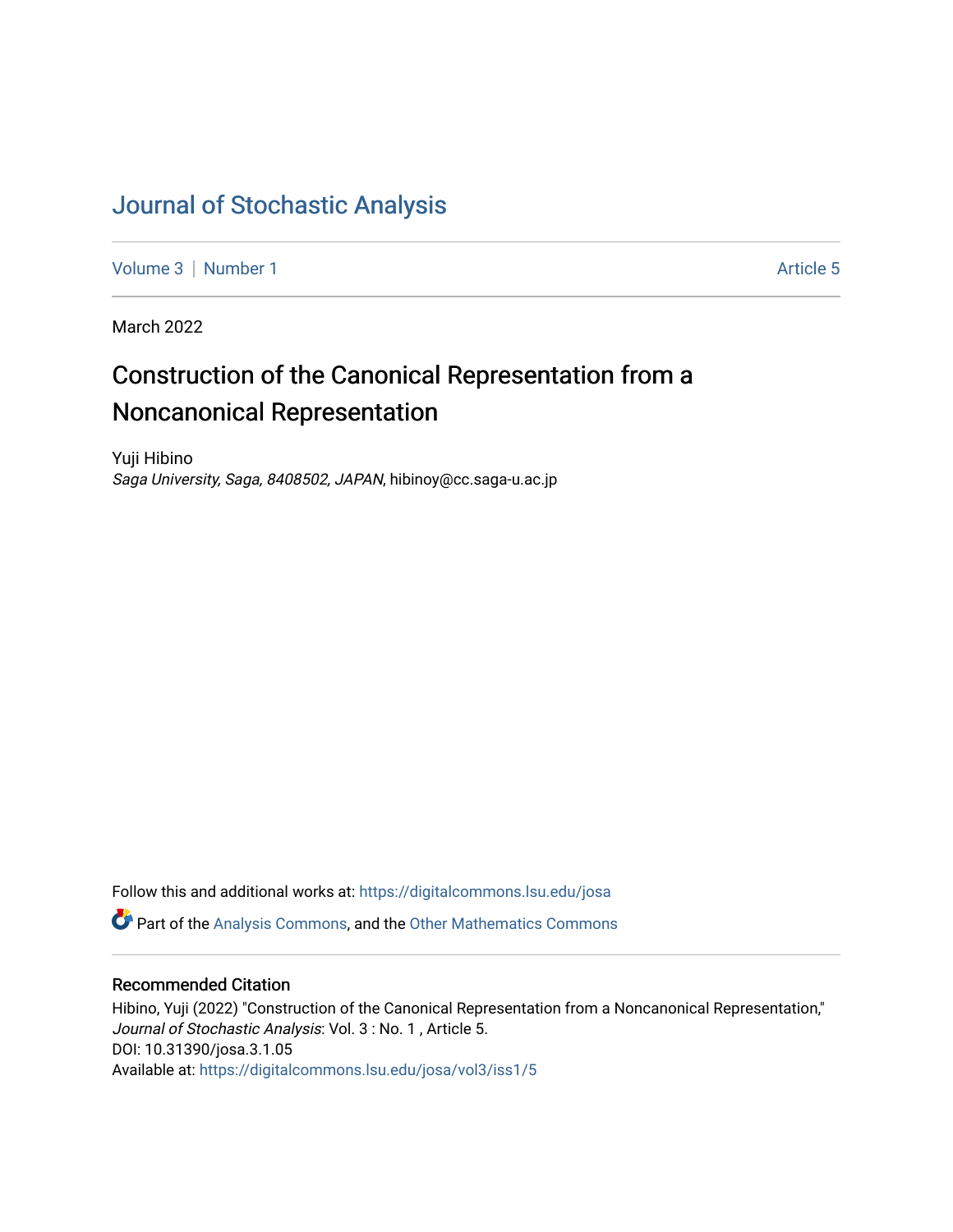Journal of Stochastic Analysis Vol. 3, No. 1 (2022) Article 5 (5 pages) DOI: 10.31390/josa.3.1.05



## **CONSTRUCTION OF THE CANONICAL REPRESENTATION FROM A NONCANONICAL REPRESENTATION**

#### YUJI HIBINO\*

Abstract. A centered Gaussian process is determined by its covariance. However, the method to construct the canonical representation from the covariance has not been obtained. In this paper, we propose a new method to construct the canonical representation for a Gaussian process by using a noncanonical representation.

## **1. Introduction**

P. Lévy [4] pointed out that the following two process

$$
X_1(t) = \int_0^t (2t - u) dB_1(u)
$$
\n(1.1)

and

$$
X_2(t) = \int_0^t (3t - 4u) dB_2(u)
$$
\n(1.2)

have the same law, that is to say, they express the same process. After that, the difference of (1.1) and (1.2) was clarified as canonical representation theory. Namely, (1.1) is canonical because  $\mathcal{F}_t(X_1) = \mathcal{F}_t(B_1)$  for any  $t \geq 0$ , while (1.2) is not canonical because  $\mathcal{F}_t(X_2) \subset \mathcal{F}_t(B_2)$  for any  $t \geq 0$ , more precisely  $H_t(X_2) =$  $H_t(B_2) \ominus LS$ <sup>*t*</sup> $\{ \int_0^t u^2 dB_2(u) \}$  for any  $t \geq 0$ , where  $\mathcal{F}_t(X)$  means the minimal *σ*-field in which  $\{X(s); s \leq t\}$  is measurable and  $H_t(X)$  means the closed linear span of *{X*(*s*); *s ≤ t}*.

As a definition, for some function *F*, a stochastic integral

$$
X(t) = \int_0^t F(t, u) dB(u)
$$

is said to be a *canonical representation with respect to B* if *X* generates the same filtration as the Brownian motion *B*, namely, it satisfies

$$
\mathcal{F}_t(X) = \mathcal{F}_t(B)
$$
 for any  $t \ge 0$ .

Here, *B* is called an *innovation process*, and *F* is called a *canonical kernel function*. In the case of Gaussian processes, the condition is equivalent to

$$
H_t(X) = H_t(B)
$$
 for any  $t \ge 0$ .

Received 2022-1-14; Accepted 2022-2-12; Communicated by the editors.

<sup>2020</sup> *Mathematics Subject Classification.* Primary 60G15; Secondary 60G35.

*Key words and phrases.* Gaussian processes, canonical representations, Volterra operators. \* Corresponding author.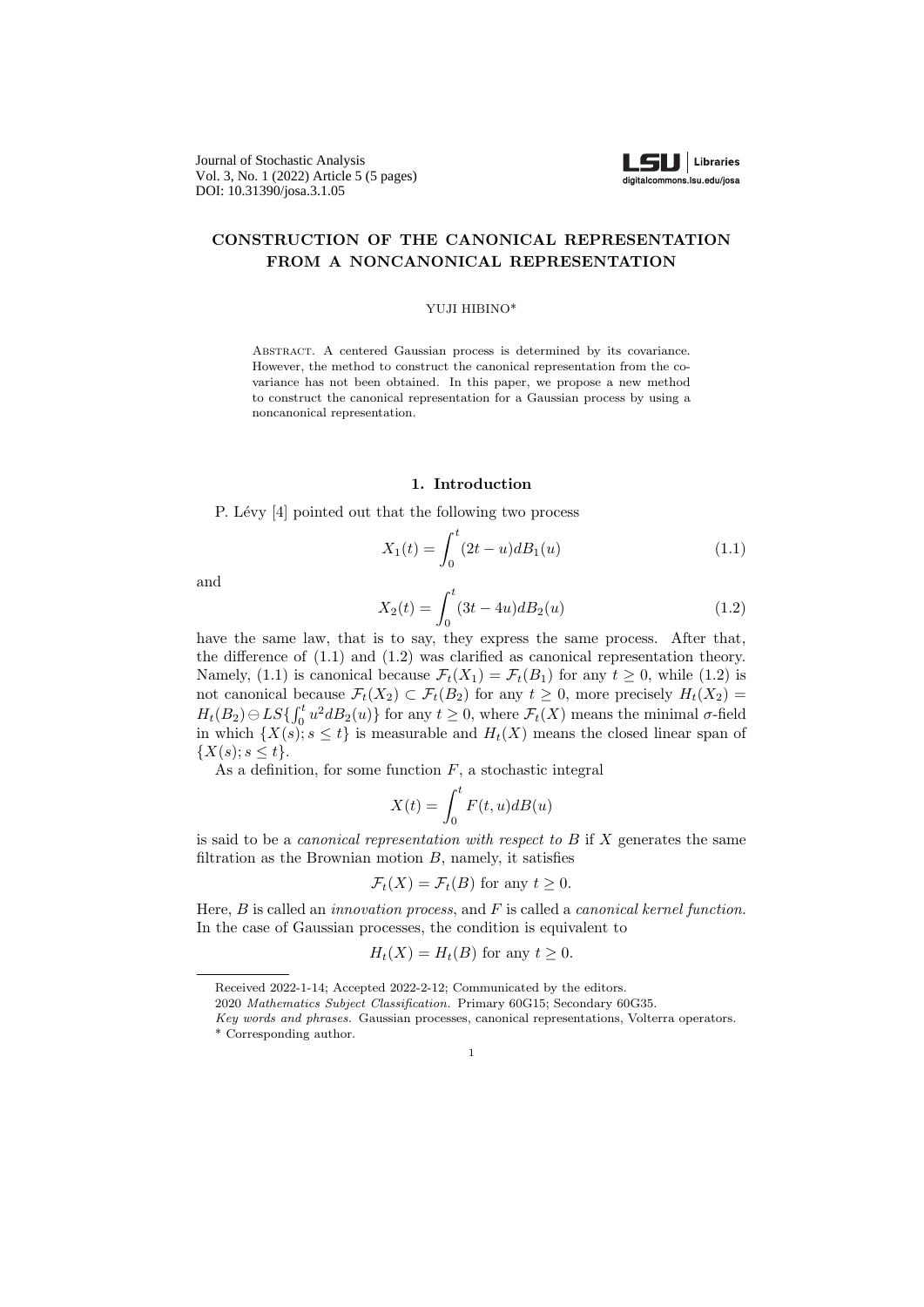### 2 YUJI HIBINO

The canonical representation is essentially unique if it exists. (For more detail, refer to [3])

In general, a centered Gaussian process is determined by its covariance function. However, it has been open to find the canonical kernel function from the covariance except the cases of stationary processes and some classes.

Historically Lévy started the investigation of canonical representation theory since he found the noncanonical representation (1.2) in the study of the multiparameter Brownian motion. Thus noncanonical representations have been considered as junk rather than byproduct. However the author focus on gap of the filtration since the gap characterizes the noncanonical property. In the paper [1], we have found how to construct the noncanonical representation having *N*-dimensional orthogonal complement:

**Theorem 1.1** ([1]). Let  $L^2_{\text{loc}}$ -functions  $g_1, g_2, \ldots, g_N$  be linearly independent. Put  $(\Gamma^{ij}(s))_{1 \le i,j \le N} = ((\int_0^s g_i(v)g_j(v)dv)_{1 \le i,j \le N}$ )*−*<sup>1</sup> *. Then*

$$
B_{\mathbf{g}}(t) = \int_0^t \left(1 - \int_u^t \sum_{i,j=1}^N g_i(s) \Gamma^{ij}(s) g_j(u) ds\right) dB(u)
$$
 (1.3)

*is a noncanonical representation of a Brownian motion satisfying*

$$
H_t(B) = H_t(B_{\mathbf{g}}) \oplus LS \left\{ \int_0^t g_i(u) dB(u); i = 1, 2, \ldots, N \right\}.
$$

Here, we prefer to write (1.3) as  $\dot{B}_g = (I - K_g)\dot{B}$ , where the Volterra operator  $K_{\mathbf{g}}$  is defined by

$$
K_{\mathbf{g}}\alpha(s) = \int_0^s \sum_{i,j=1}^N g_i(s) \Gamma^{ij}(s) g_j(u) \alpha(u) du, \alpha \in L^2.
$$

By using this notation, the representation kernel function in (1.3) is expressed as  $(I - K_{\mathbf{g}}^*$ )1<sub>(0,t)</sub>(*u*), where the adjoint operator  $K_{\mathbf{g}}^*$  is defined by

$$
K_{\mathbf{g}}^*\beta(u) = \int_u^\infty \sum_{i,j=1}^N g_i(s) \Gamma^{ij}(s) g_j(u) \beta(s) ds, \beta \in L^2.
$$

Since  $(1.3)$  is a Brownian motion, the operator  $K_{\mathbf{g}}$  satisfies

$$
(I - K_{\mathbf{g}})(I - K_{\mathbf{g}}^{*}) = I.
$$
\n(1.4)

We note that  $I - K_{\mathbf{g}}$  is surjective and that  $I - K_{\mathbf{g}}^*$  is injective.

Though the theorem above describes a Brownian motion, the similar result is obtained for any Gaussian process having the canonical representation, as follows:

**Theorem 1.2** ([1]). Let  $X(t) = \int_0^t F(t, u) dB(u)$  be the canonical representation. *Then by using the same notation as the theorem above,*

$$
X_{\mathbf{g}}(t) = \int_0^t \left( F(t, u) - \int_u^t \sum_{i,j=1}^N g_i(s) \Gamma^{ij}(s) g_j(u) F(t, s) ds \right) dB(u)
$$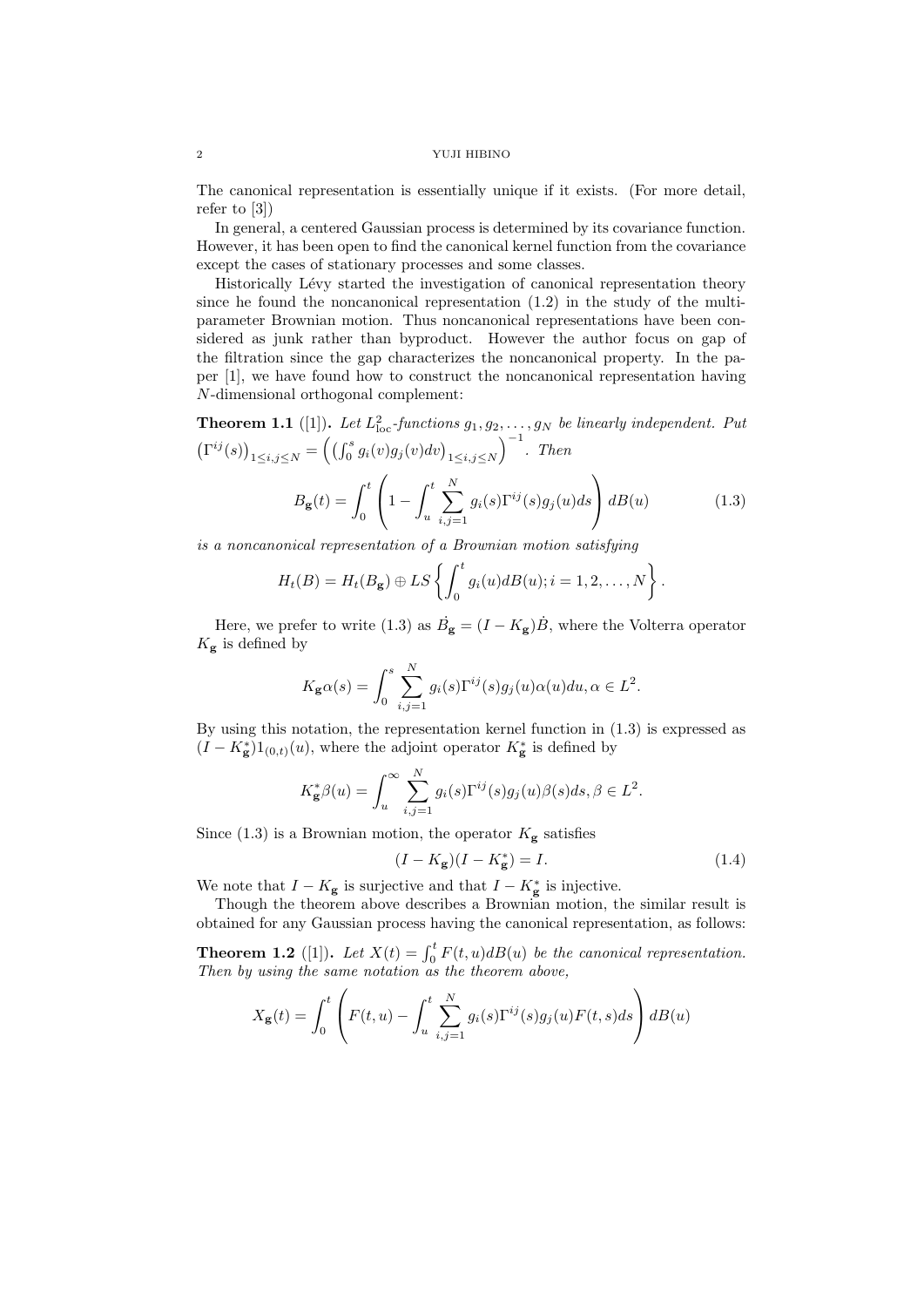*is a noncanonical representation of X satisfying*

$$
H_t(X) = H_t(B) = H_t(X_{\mathbf{g}}) \oplus LS \left\{ \int_0^t g_i(u) dB(u); i = 1, 2, \ldots, N \right\}.
$$

Thus we acquire a new tool for analyzing the canonical representation. In the next section we propose a new recipe for constructing the canonical representation from a noncanonical one.

#### **2. Canonical Representation**

For a noncanonical representation if the gap of the filtration is known, we can construct the canonical representation from the noncanonical one.

**Theorem 2.1.** *If*  $X(t) = \int_0^t F(t, u) dB(u)$  *is a noncanonical representation satisfying*

$$
H_t(B) = H_t(X) \oplus LS \left\{ \int_0^t g_i(u) dB(u); i = 1, 2, \ldots, N \right\},\,
$$

*then*  $B_g$ *, defined by* (1.3)*, is an innovation process of X* and the canonical repre*sentation of X is*

$$
X(t) = \int_0^t \left( F(t,s) - \int_0^s \sum_{i,j=1}^N g_i(s) \Gamma^{ij}(s) g_j(u) F(t,u) du \right) dB_{\mathbf{g}}(s).
$$

*Proof.* From the hypothesis we have  $H_t(X) = H_t(B_g)$ . Namely,  $B_g$  is an innovation process and there exists a canonical kernel function  $\tilde{F}$  such that  $X(t)$  $\int_0^t \tilde{F}(t, u) dB_{\mathbf{g}}(u)$  is a canonical representation. By using the Fubini theorem, we have

$$
\int_0^t \tilde{F}(t,s)dB_{\mathbf{g}}(s)
$$
  
= 
$$
\int_0^t \tilde{F}(t,s)dB(s) - \int_0^t \tilde{F}(t,v) \int_0^v \sum_{i,j=1}^N g_i(v)\Gamma^{ij}(v)g_j(s)dB(s)dv
$$
  
= 
$$
\int_0^t \tilde{F}(t,s)dB(s) - \int_0^t \int_s^t \sum_{i,j=1}^N g_i(v)\Gamma^{ij}(v)g_j(s)\tilde{F}(t,v)dvdB(s).
$$

Therefore,  $F(t, \bullet) = (I - K_{\bf g}^*)\tilde{F}(t, \bullet)$ . By the use of (1.4), we have  $\tilde{F}(t, \bullet) =$  $(I - K_{\mathbf{g}})F(t, \bullet).$ 

In order to show the usefulness of the theorem above, we consider a kind of perturbation of the operator in Theorem 1.1 for  $N = 1$ . Though the result itself was already known in [2, 5], the method here gives an alternative proof.

**Theorem 2.2.** For any given  $g \in L^2_{loc}$ , let

$$
X_{\lambda}(t) = \int_0^t \left(1 - \lambda \int_u^t g(s) \Gamma(s) g(u) ds\right) dB(u), \tag{2.1}
$$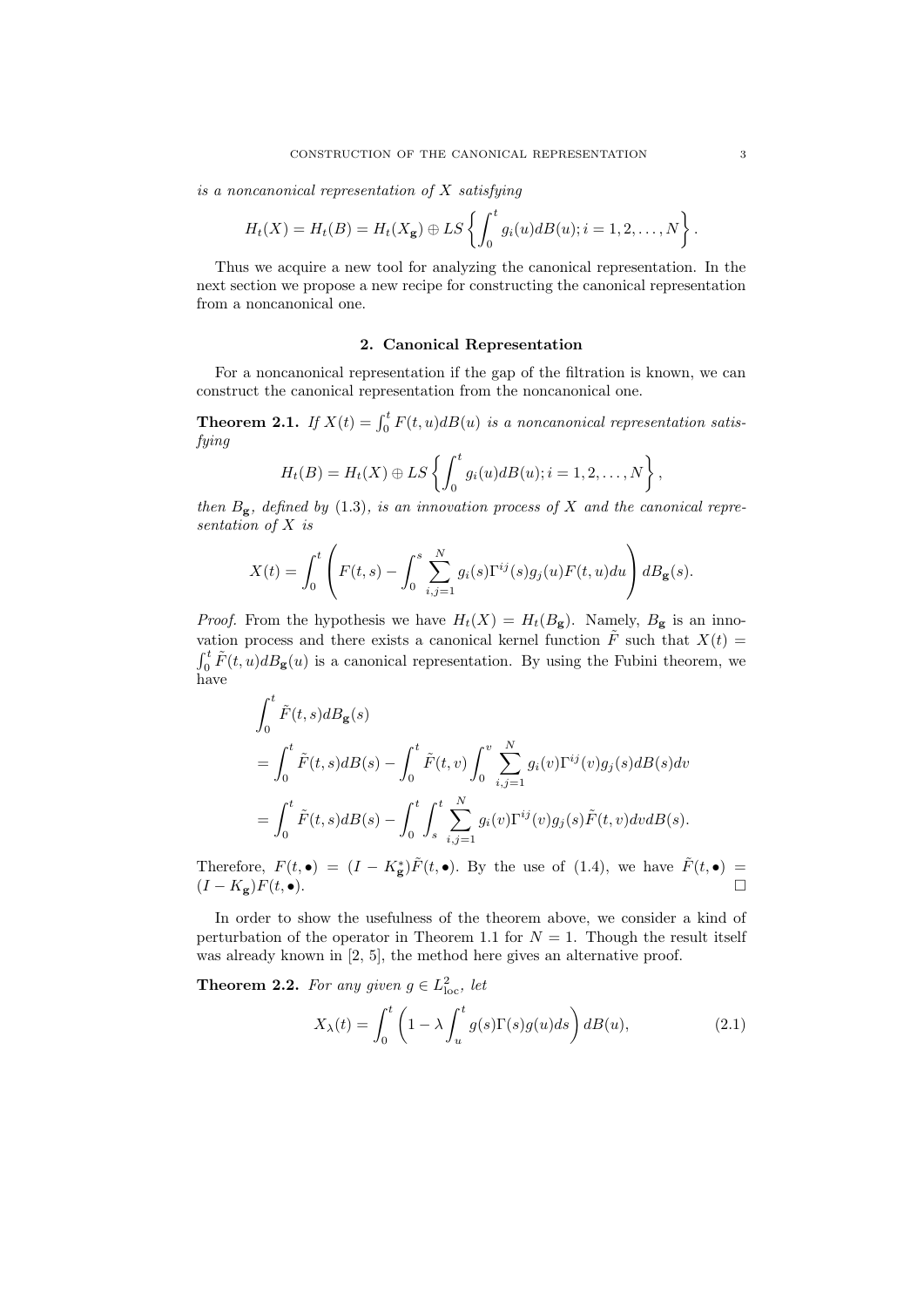*where*  $\Gamma(s) = 1/\int_0^s g(v)^2 dv$ *. If*  $\lambda \leq 1/2$  *then* (2.1) *is canonical with respect to B, and if*  $\lambda > 1/2$  *then* (2.1) *is noncanonical with* 

$$
H_t(X_\lambda) = H_t(B) \ominus LS \left\{ \int_0^t g(u) \left( \int_0^u g(v)^2 dv \right)^{\lambda-1} dB(u) \right\}.
$$

*Proof.* Suppose  $\int_0^t \varphi(u) dB(u)$  is independent of  $H_t(X_\lambda)$ . Then

$$
E[X(r)\int_0^t \varphi(u)dB(u)] = 0, \text{ for any } r \le t.
$$

Thus

$$
\int_0^r \left(1 - \lambda \int_u^r g(s) \Gamma(s) g(u) ds\right) \varphi(u) du = 0, \text{ for any } r \le t.
$$

We have the ordinary differential equation:

$$
\frac{\varphi'(r)}{\varphi(r)} = \frac{g'(r)}{g(r)} + (\lambda - 1) \frac{g(r)^2}{\int_0^r g(v)^2 dv}
$$

The solution is

$$
\varphi(r) = Cg(r) \left( \int_0^r g(v)^2 dv \right)^{\lambda - 1} \quad (C : \text{ constant}). \tag{2.2}
$$

The condition for  $\varphi \in L^2_{\text{loc}}$  is verified by

$$
\int_0^t \varphi(r)^2 dr = \int_0^t g(r)^2 \left( \int_0^r g(v)^2 dv \right)^{2\lambda - 2} dr = \int_0^{\|g\|_t^2} x^{2\lambda - 2} dx,
$$

where  $||g||_t^2 := \int_0^t g(v)^2 dv$  is finite because  $g \in L^2_{loc}$ . Thus,  $\varphi \in L^2_{loc}$  if and only if  $\lambda > 1/2$ . This means that (2.1) is noncanonical with respect to *B*, satisfying

$$
H_t(X_{\lambda}) = H_t(B) \ominus LS \left\{ \int_0^t \varphi(u) dB(u) \right\}.
$$

The theorem above says that (2.1) is noncanonical if  $\lambda > 1/2$ . However, we can find the canonical representation of  $X_{\lambda}$  by using Theorem 2.1.

**Theorem 2.3.** *For*  $\lambda > 1/2$ *, the canonical representation of*  $X_{\lambda}$  *is* 

$$
X_{\lambda}(t) = \int_0^t \left(1 - (1 - \lambda) \int_u^t g(s) \Gamma(s) g(u) ds\right) d B_{\varphi}(u),
$$

*where*  $\varphi$  *is defined by* (2.2) *(here we put*  $C = 1$  *for convenience) and*  $B_{\varphi}$  *is a Brownian motion defined by*

$$
B_{\varphi}(t) = \int_0^t \left(1 - \int_u^t \varphi(s)\Phi(s)\varphi(u)ds\right)dB(u),
$$

*where*  $\Phi(s) = 1 / \int_0^s \varphi(v)^2 dv$ *.*